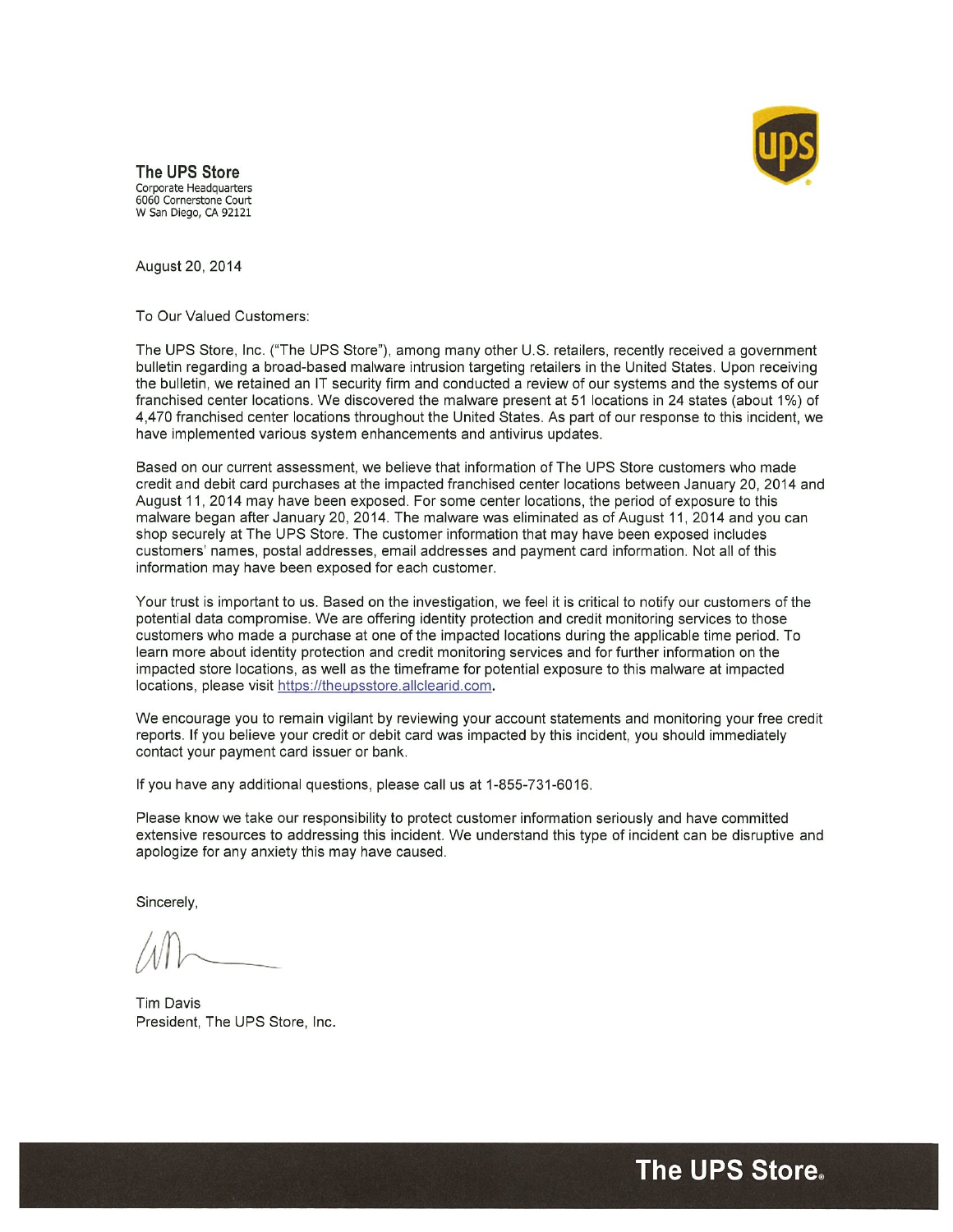## Additional Information

We encourage The UPS Store customers to take the following steps:

Order Your Free Credit Report. To order your free credit report, visit www.annualcreditreport.com, call toll-free at 1-877-322-8228, or complete the Annual Credit Report Request Form on the U.S. Federal Trade Commission's ("FTC") website at www.ftc.gov and mail it to Annual Credit Report Request Service, P.O. Box 105281, Atlanta, GA 30348-5281. The three credit bureaus provide free annual credit reports only through the website, toll-free number or request form.

We recommend that you remain vigilant by reviewing your credit reports. When you receive your credit report, review it carefully. Look for accounts you did not open. Look in the "inquiries" section for names of creditors from whom you haven't requested credit. Some companies bill under names other than their store or commercial names. The credit bureau will be able to tell you when that is the case. Look in the "personal information" section for any inaccuracies in your information (such as home address and Social Security number). If you see anything you do not understand, call the credit bureau at the telephone number on the report. Errors in this information may be a warning sign of possible identity theft. You should notify the credit bureaus of any inaccuracies in your report, whether due to error or fraud, as soon as possible so the information can be investigated and, if found to be in error, corrected. If there are accounts or charges you did not authorize, immediately notify the appropriate credit bureau by telephone and in writing. Credit bureau staff will review your report with you. If the information can't be explained, then you will need to call the creditors involved. Information that can't be explained also should be reported to your local police or sheriff's office because it may signal criminal activity.

Reporting Incidents. If you detect any incident of identity theft or fraud, promptly report the incident to law enforcement or your state Attorney General. If you believe your identity has been stolen, the FTC recommends that you take these additional steps:

- Close the accounts that you have confirmed or believe have been tampered with or opened fraudulently. Use the FTC's ID Theft Affidavit (available at www.ftc.gov/idtheft) when you dispute new unauthorized accounts.
- File a local police report. Obtain a copy of the police report and submit it to your creditors and any others that may require proof of the identity theft crime.

You can contact the FTC to learn more about how to protect yourself from becoming a victim of identity theft: Federal Trade Commission Consumer Response Center 600 Pennsylvania Avenue, NW Washington, DC 20580 <sup>1</sup> -877-IDTHEFT (438-4338) www.ftc.gov/idtheft/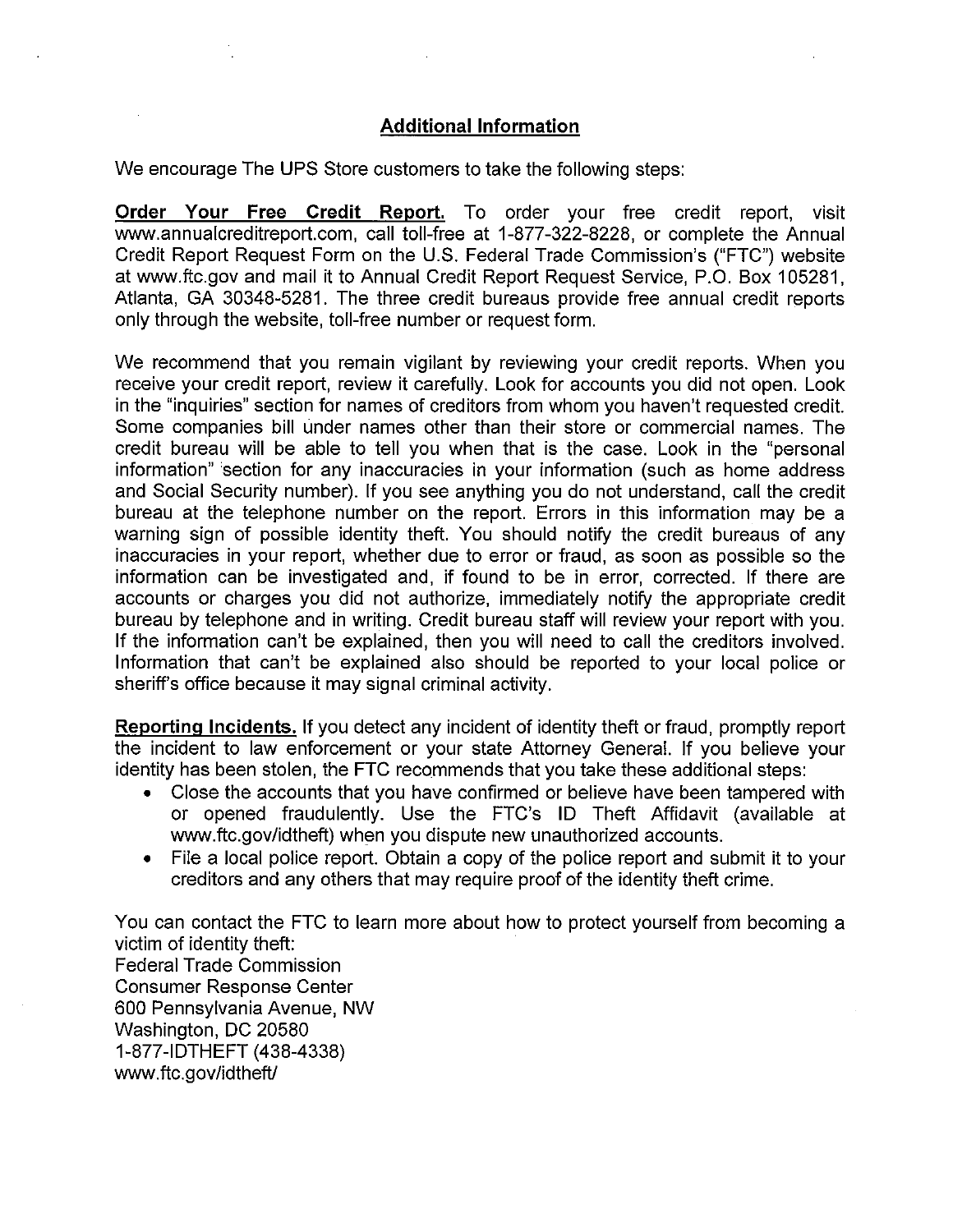Identity Protection Services. The UPS Store has arranged with AllClear ID to offer affected customers identity protection and credit monitoring services at no cost to them. The following identity protection services start on the date of this notice and you can use them at any time during one calendar year following notification of this incident.

AliClear SECURE: The team at AlIClear ID is ready and standing by if you need help protecting your identity. This protection is automatically available to you with no enrollment required. If a problem arises, simply call 1-855-731-6016 and a dedicated investigator will do the work to recover financial losses, restore your credit and make sure your identity is returned to its proper condition. AlIClear maintains an A+ rating at the Better Business Bureau:

AlIClear PRO: This service offers additional layers of protection including credit monitoring. For a child under 18 years old, AllClear ID ChildScan identifies fraud by searching various databases for evidence of misuse of the child's information. To use the PRO service, you will need to provide your personal information to AIlClear ID. You may sign up online at enroll.allclearid.com or by phone by calling 1-855-731-6016 using the redemption code received when registering for the AlIClear PRO service. Please note: Additional steps may be required by you in order to activate your phone alerts. The UPS Store has arranged with AlIClear ID to offer affected customers identity protection services and credit monitoring at no cost to them. Customers who believe they may have been impacted are encouraged to visit https://theupsstore.allclearid.com for further information about these services.

Consider Placing a Fraud Alert on Your Credit File. To protect yourself from possible identity theft, consider placing a fraud alert on your credit file. A fraud alert helps protect you against the possibility of an identity thief opening new credit accounts in your name. When a merchant checks the credit history of someone applying for credit, the merchant gets a notice that the applicant may be the victim of identity theft. The alert notifies the merchant to take steps to verify the identity of the applicant. You can place a fraud alert on your credit report by calling any one of the toll-free numbers provided below. You will reach an automated telephone system that allows you to flag your file with a fraud alert at all three credit bureaus.

| Equifax  | Equifax Credit Information<br>Services, Inc.<br>P.O. Box 740241<br>Atlanta, GA 30374 | 1-800-525-6285 | www.equifax.com    |
|----------|--------------------------------------------------------------------------------------|----------------|--------------------|
| Experian | Experian Inc.<br>P.O. Box 9554<br>Allen, TX 75013                                    | 1-888-397-3742 | www.experian.com   |
|          | TransUnion   TransUnion LLC<br>P.O. Box 2000<br>Chester, PA 19022-2000               | 1-800-680-7289 | www.transunion.com |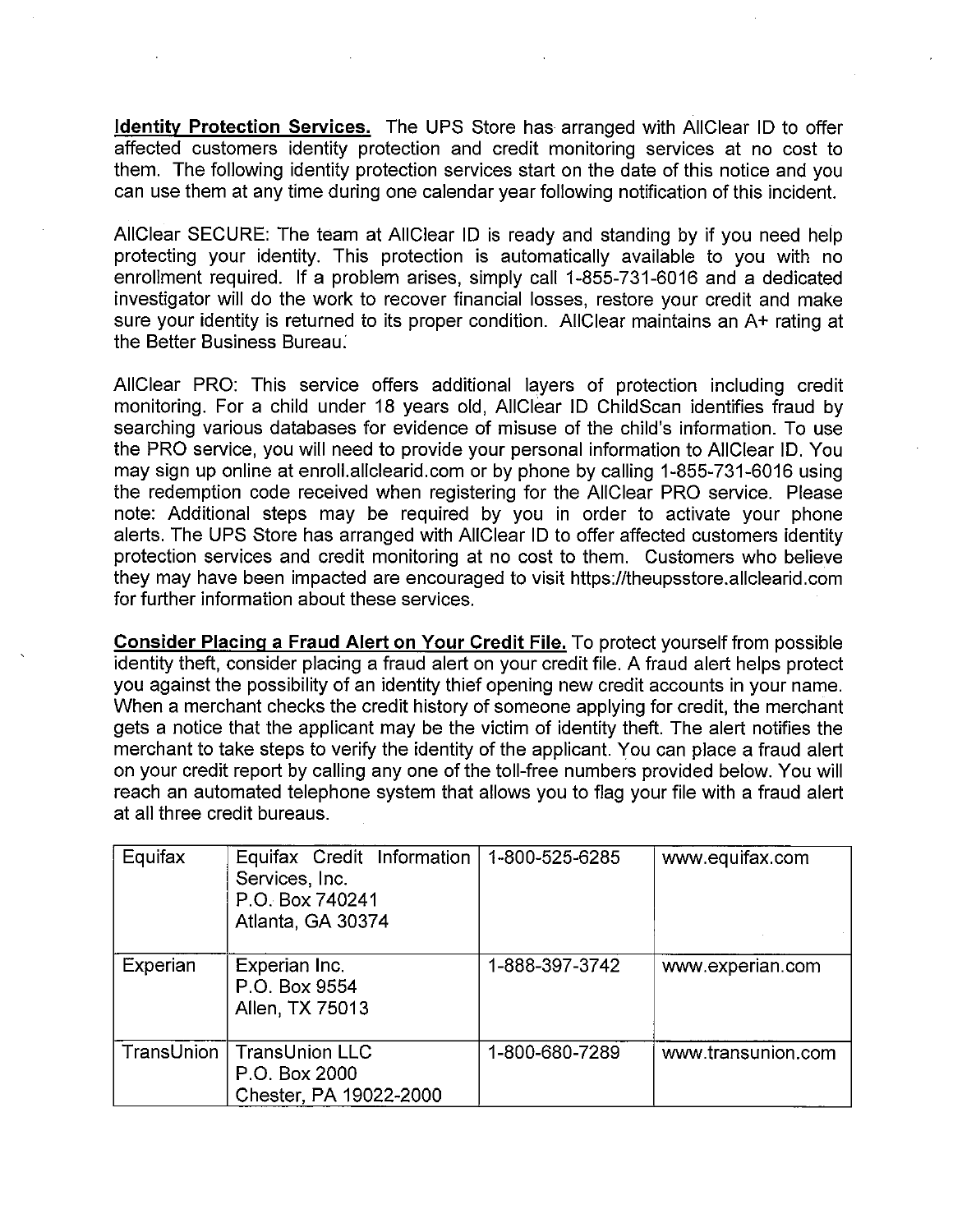Consider Placing a Security Freeze on Your Credit File. You may wish to place a "security freeze" (also known as a "ciedit freeze") on your credit file. A security freeze is designed to prevent potential creditors from accessing your credit file at the credit bureaus without your consent. There may be fees for placing, lifting, and/or removing a security freeze, which generally range from \$5-\$20 per action. Unlike a fraud alert, you must place a security freeze on your credit file at each credit bureau individually. For more information on security freezes, you may contact the three nationwide credit bureaus or the FTC as described above. Since the instructions for establishing a security freeze differ from state to state, please contact the three nationwide credit bureaus to find out more information.

The credit bureaus may require proper identification prior to honoring your request. For example, you may be asked to provide:

- Your full name with middle initial and generation (such as Jr., Sr., II, Ill)
- Your Social Security number
- Your date of birth
- Proof of your current residential address (such as a current utility bill)
- Addresses where you have lived over the past five years
- A legible copy of a government-issued identification card (such as a state driver's license or military ID card)

For Maryland Residents. You can obtain information from the Maryland Office of the Attorney General about steps you can take to avoid identity theft. You may contact the Maryland Attorney General at:

Maryland Office of the Attorney General Consumer Protection Division 200 St. Paul Place Baltimore, MD 21202 (888) 743-0023 (toll-free in Maryland) (410) 576-6300 www.oaq.state.md.us

For North Carolina Residents. You can obtain information from the North Carolina Attorney General's Office about preventing identity theft. You can contact the North Carolina Attorney General at:

North Carolina Attorney General's Office 9001 Mail Service Center Raleigh, NC 27699-9001 (877) 566-7226 (toll-free in North Carolina) (919) 716-6400 ww.ncdoj.gov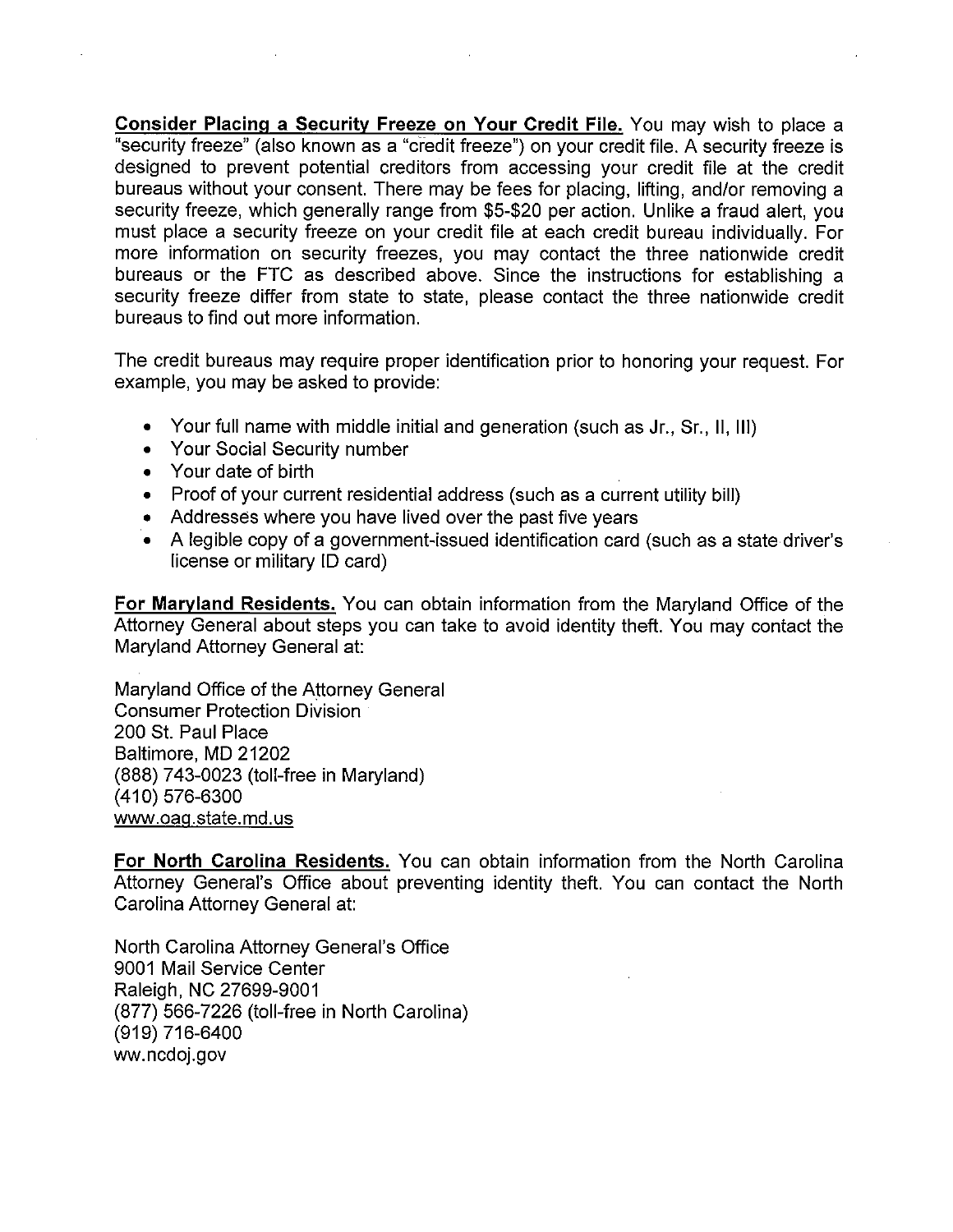The UPS Store®

The UPS Store, Inc. 6060 Cornerstone Court W San Diego, CA 92121

August 20, 2014

[First\_Name] [Last\_Name] [Address\_Line\_1] [Address\_Line\_2] [City], [State] [Zip]

Dear [First\_Name] [Last\_Name],

We are writing to notify you of an incident that involves certain of your personal information. The UPS Store, Inc. ("The UPS Store"), among many other U.S. retailers, recently received a government bulletin regarding a broad-based malware intrusion targeting retailers in the United States. The UPS Store discovered malware identified in the bulletin on systems at5l locations in 24 states (about 1%) of 4,470 franchised center locations throughout the United States. Upon receiving the bulletin, The UPS Store retained an IT security firm and conducted a review of its systems and the systems of its franchised center locations. As part of its response to this incident, The UPS Store has implemented various system enhancements and antivirus updates.

Based on the current assessment of The UPS Store and the IT security firm, we believe that certain personal information you provided in connection with establishing a MailBox Manager account at one of the impacted franchised center locations between January 20, 2014 and August 11, 2014 may have been exposed. For some center locations, the period of exposure to this malware began after January 20, 2014. The malware was eliminated as of August 11, 2014 and no longer presents a threat for customers shopping at The UPS Store locations in the United States. The customer information that may have been exposed in connection with the MailBox Manager accounts includes customers' names, postal addresses, Social Security numbers and driver's license numbers. In addition, we believe that your name, postal address, email address and payment card information may have been exposed to the extent you made credit or debit card purchases at the impacted franchised center locations during the same time period. Not all of this information may have been exposed for each customer. Based on the investigation, we think it is appropriate to notify you of the potential for data loss.

We encourage you to remain vigilant by reviewing your account statements and monitoring your free credit reports. If you believe your credit or debit card was impacted by this incident, you should immediately contact your payment card issuer or bank. Because we value our The UPS Store customers, we are offering identity protection and credit monitoring services to you. To learn more about identity protection and credit monitoring services and for further information on the impacted store locations, as well as the timeframe for potential exposure to this malware at impacted locations, please visit http://www.theupsstore.com and https://theupsstore.allclearid.com. The attached Reference Guide provides additional information on registration and recommendations by the U.S. Federal Trade Commission on the protection of personal information.

If you have any additional questions, please call us at 1-877-403-0238.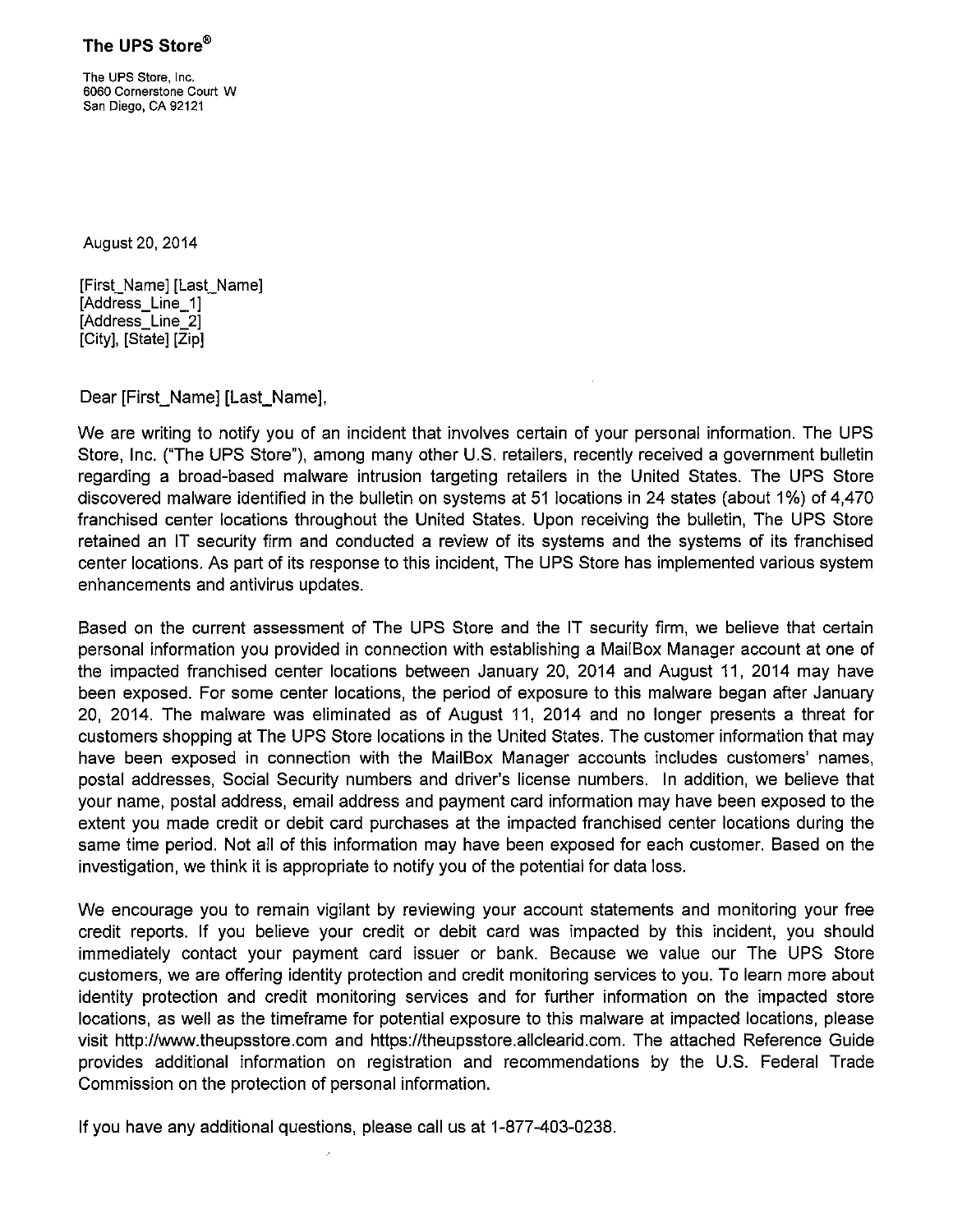Please know we take our responsibility to protect customer information seriously and have committed extensive resources to addressing this incident. We apologize for any inconvenience caused by this incident.

Sincerely,

 $\overline{\phantom{a}}$  $\sqrt{2}$ 

Tim Davis President, The UPS Store.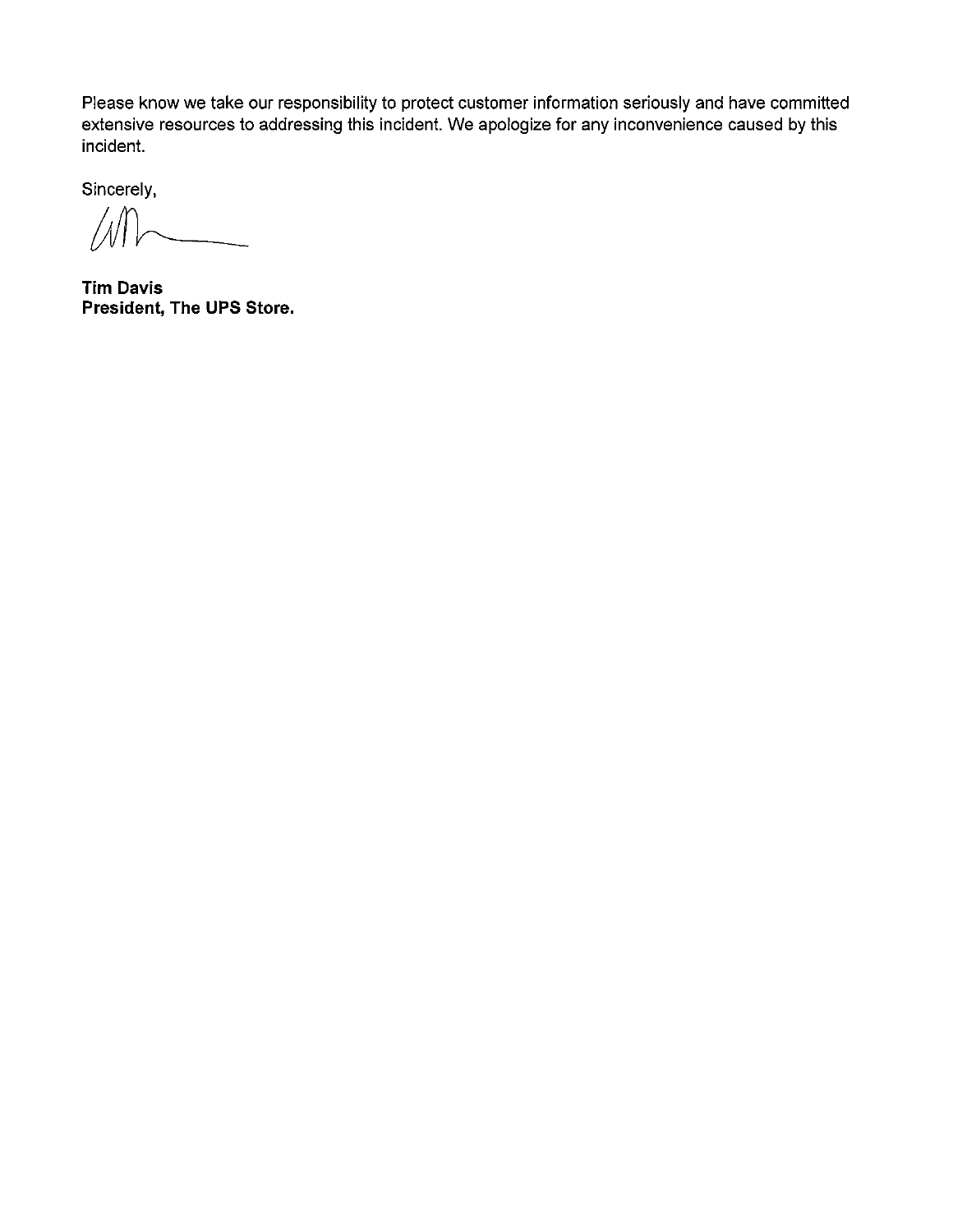## Reference Guide

We encourage The UPS Store customers to take the following steps:

Order Your Free Credit Report. To order your free credit report, visit www.annualcreditreport.com, call toll-free at 1-877-322-8228, or complete the Annual Credit Report Request Form on the U.S. Federal Trade Commission's ("FTC") website at www.ftc.gov and mail it to Annual Credit Report Request Service, P.O. Box 105281, Atlanta, GA 30348-5281. The three credit bureaus provide free annual credit reports only through the website, toll-free number or request form.

We recommend that you remain vigilant by reviewing your credit reports. When you receive your credit report, review it carefully. Look for accounts you did not open. Look in the "inquiries" section for names of creditors from whom you haven't requested credit. Some companies bill under names other than their store or commercial names. The credit bureau will be able to tell you when that is the case. Look in the "personal information" section for any inaccuracies in your information (such as home address and Social Security number). If you see anything you do not understand, call the credit bureau at the telephone number on the report. Errors in this information may be a warning sign of possible identity theft. You should notify the credit bureaus of any inaccuracies in your report, whether due to error or fraud, as soon as possible so the information can be investigated and, if found to be in error, corrected. If there are accounts or charges you did not authorize, immediately notify the appropriate credit bureau by telephone and in writing. Credit bureau staff will review your report with you. If the information can't be explained, then you will need to call the creditors involved. Information that can't be explained also should be reported to your local police or sheriff's office because it may signal criminal activity.

Reporting Incidents. If you detect any incident of identity theft or fraud, promptly report the incident to law enforcement or your state Attorney General. If you believe your identity has been stolen, the FTC recommends that you take these additional steps:

- Close the accounts that you have confirmed or believe have been tampered with or opened fraudulently. Use the FTC's ID Theft Affidavit (available at www.ftc.gov/idtheft) when you dispute new unauthorized accounts.
- File a local police report. Obtain a copy of the police report and submit it to your creditors and any others that may require proof of the identity theft crime.

You can contact the FTC to learn more about how to protect yourself from becoming a victim of identity theft: Federal Trade Commission Consumer Response Center 600 Pennsylvania Avenue, NW Washington, DC 20580 <sup>1</sup> -877-IDTHEFT (438-4338) www.ftc.gov/idtheft/

**Identity Protection Services.** The UPS Store has arranged with AliClear ID to offer affected customers identity protection and credit monitoring services at no cost to them. The following identity protection services start on the date of this notice and you can use them at any time during the next 12 months.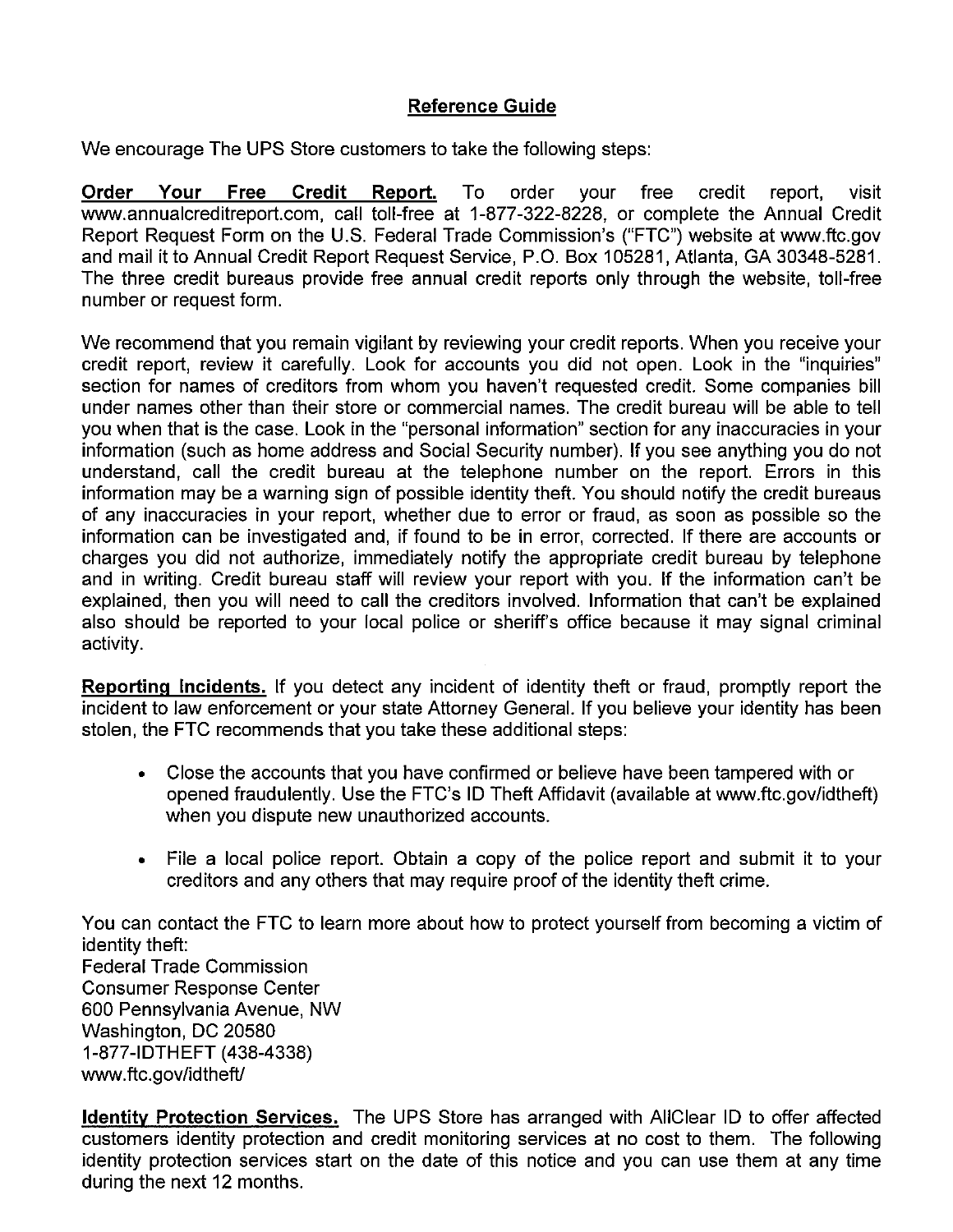AlIClear SECURE: The team at AliClear ID is ready and standing by if you need help protecting your identity. This protection is automatically available to you with no enrollment required. If a problem arises, simply call 1-877-403-0238 and a dedicated investigator will do the work to recover financial losses, restore your credit and make sure your identity is returned to its proper condition. AliClear maintains an A+ rating at the Better Business Bureau.

AlIClear PRO: This service offers additional layers of protection including credit monitoring. For a child under 18 years old, AlIClear ID ChildScan identifies fraud by searching various databases for evidence of misuse of the child's information. To use the PRO service, you will need to provide your personal information to AlIClear ID. You may sign up online at enroll.allclearid.com or by phone by calling 1-877-403-0238 using the following redemption code: [Redemption\_Code].

Please note: Additional steps may be required by you in order to activate your phone alerts.

Consider Placing a Fraud Alert on Your Credit File. To protect yourself from possible identity theft, consider placing a fraud alert on your credit file. A fraud alert helps protect you against the possibility of an identity thief opening new credit accounts in your name. When a merchant checks the credit history of someone applying for credit, the merchant gets a notice that the applicant may be the victim of identity theft. The alert notifies the merchant to take steps to verify the identity of the applicant. You can place a fraud alert on your credit report by calling any one of the toll-free numbers provided below. You will reach an automated telephone system that allows you to flag your file with a fraud alert at all three credit bureaus.

| Equifax    | Equifax Credit Information<br>Services, Inc.<br>P.O. Box 740241<br>Atlanta, GA 30374 | 1-800-525-6285 | www.equifax.com    |
|------------|--------------------------------------------------------------------------------------|----------------|--------------------|
| Experian   | Experian Inc.<br>P.O. Box 9554<br>Allen, TX 75013                                    | 1-888-397-3742 | www.experian.com   |
| TransUnion | <b>TransUnion LLC</b><br>P.O. Box 2000<br>Chester, PA 19022-2000                     | 1-800-680-7289 | www.transunion.com |

Consider Placing a Security Freeze on Your Credit File. You may wish to place a "security freeze" (also known as a "credit freeze") on your credit file. A security freeze is designed to prevent potential creditors from accessing your credit file at the credit bureaus without your consent. There may be fees for placing, lifting, and/or removing a security freeze, which generally range from \$5420 per action. Unlike a fraud alert, you must place a security freeze on your credit file at each credit bureau individually. For more information on security freezes, you may contact the three nationwide credit bureaus or the FTC as described above. Since the instructions for establishing a security freeze differ from state to state, please contact the three nationwide credit bureaus to find out more information.

The credit bureaus may require proper identification prior to honoring your request. For example, you may be asked to provide: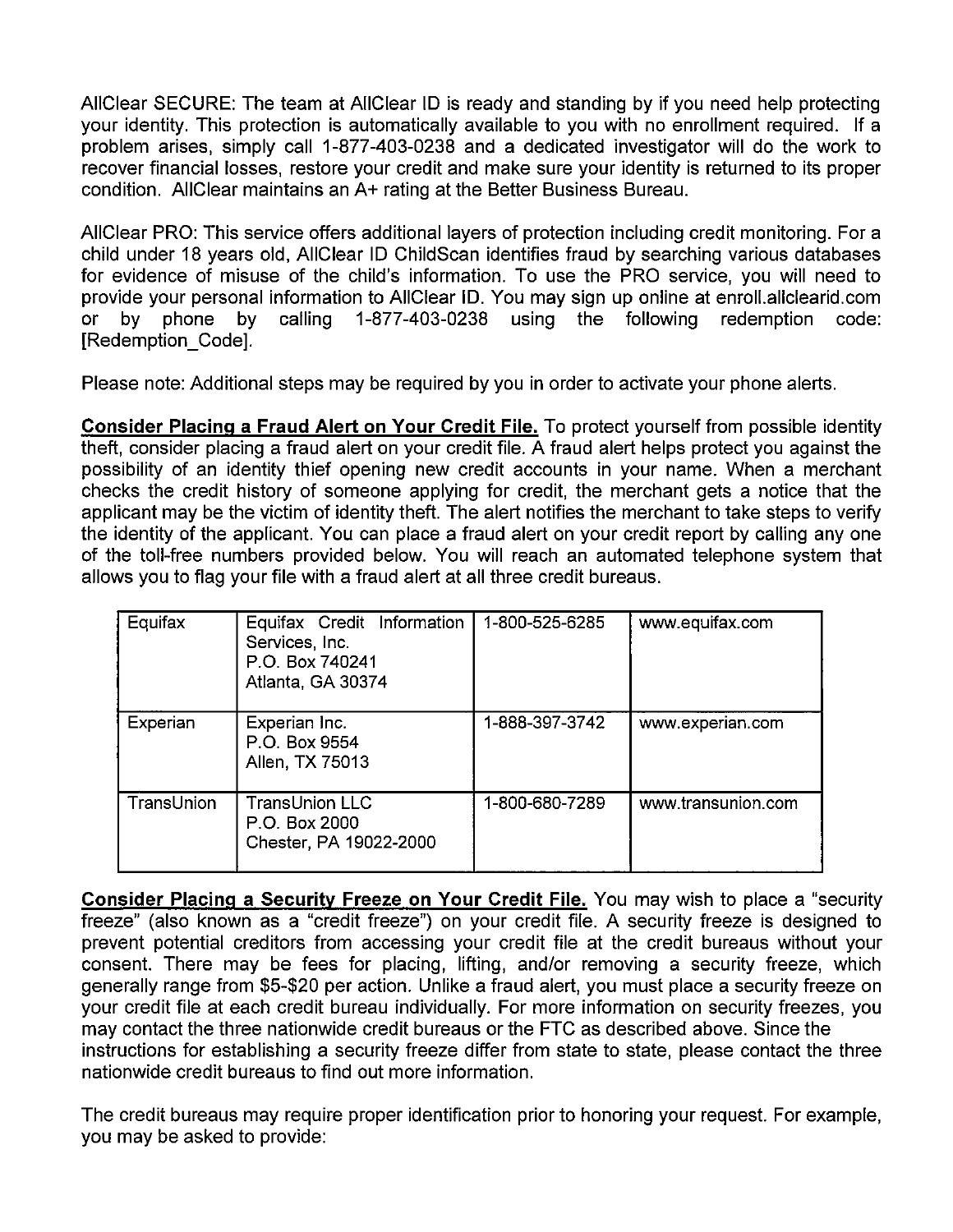- Your full name with middle initial and generation (such as Jr., Sr., II, Ill)
- Your Social Security number
- Your date of birth
- Proof of your current residential address (such as a current utility bill)
- Addresses where you have lived over the past five years
- A legible copy of a government-issued identification card (such as a state driver's license or military ID card)

For Maryland Residents. You can obtain information from the Maryland Office of the Attorney General about steps you can take to avoid identity theft. You may contact the Maryland Attorney General at:

Maryland Office of the Attorney General Consumer Protection Division 200 St. Paul Place Baltimore, MD 21202 (888) 743-0023 (toll-free in Maryland) (410) 576-6300 www.oag.state.md.us

For North Carolina Residents. You can obtain information from the North Carolina Attorney General's Office about preventing identity theft. You can contact the North Carolina Attorney General at:

North Carolina Attorney General's Office 9001 Mail Service Center Raleigh, NC 27699-9001 (877) 566-7226 (toll-free in North Carolina) (919) 716-6400 ww.ncdoj.gov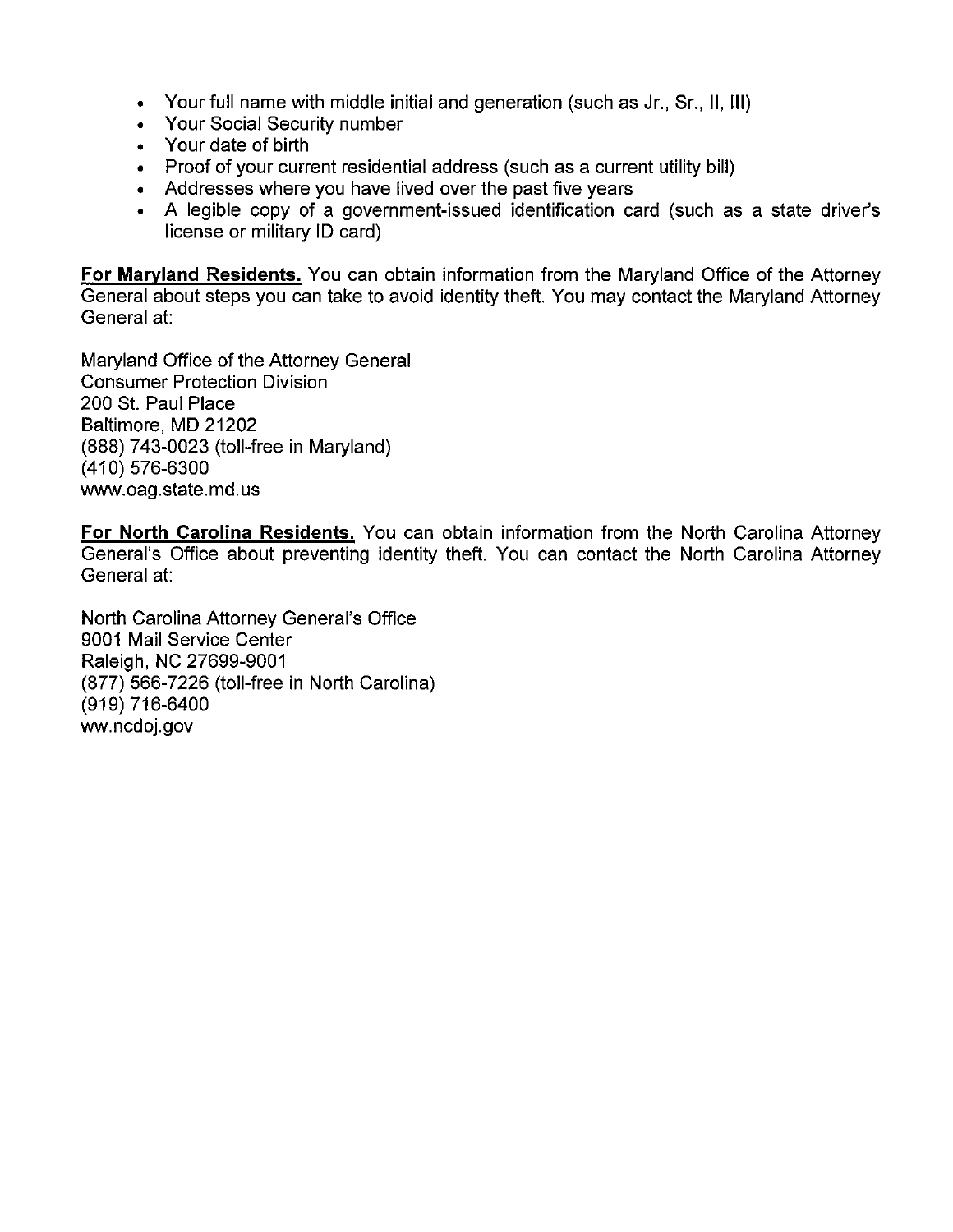The UPS Store, Inc. 6060 Cornerstone Court W San Diego, CA 92121

August 20, 2014

[First\_Name] [Last\_Name] [Address\_Line\_1] [Address\_Line\_2] [City], [State] [Zip]

Dear [First\_Name] [Last\_Name],

We are writing to notify you of an incident that involves certain of your personal information. The UPS Store, Inc. ("The UPS Store"), among many other U.S. retailers, recently received a government bulletin regarding a broad-based malware intrusion targeting retailers in the United States. The UPS Store discovered malware identified in the bulletin on systems at 51 locations in 24 states (about 1%) of 4,470 franchised center locations throughout the United States. Upon receiving the bulletin, The UPS Store retained an IT security firm and conducted a review of its systems and the systems of its franchised center locations. As part of its response to this incident, The UPS Store has implemented various system enhancements and antivirus updates.

Based on the current assessment of The UPS Store and the IT security firm, we believe that the login credentials you provided as a franchise owner in connection with accessing The UPS Store accounts at one of the impacted franchised center locations between January 20, 2014 and August 11, 2014 may have been exposed. For some center locations, the period of exposure to this malware began after January 20, 2014. The maiware was eliminated as of August 11, 2014 and no longer presents a threat for impacted franchise owners. Based on the investigation, we think it is appropriate to notify you of the potential for data loss.

We encourage you to promptly change your user name and password to access all The UPS Store accounts. In addition, you should remain vigilant by reviewing your account statements and monitoring your free credit reports. We are offering identity protection and credit monitoring services to you. To learn more about identity protection and credit monitoring services and for further information on the impacted store locations, as well as the timeframe for potential exposure to this malware at impacted locations, please visit http://www.theupsstore.com and https://theupsstore.allclearid.com. The attached Reference Guide provides additional information on registration and recommendations by the U.S. Federal Trade Commission on the protection of personal information.

If you have any additional questions, please call us at 1-877-403-0238.

Please know we take our responsibility to protect personal information seriously and have committed extensive resources to addressing this incident. We apologize for any inconvenience caused by this incident.

Sincerely,

Tim Davis President, The UPS Store.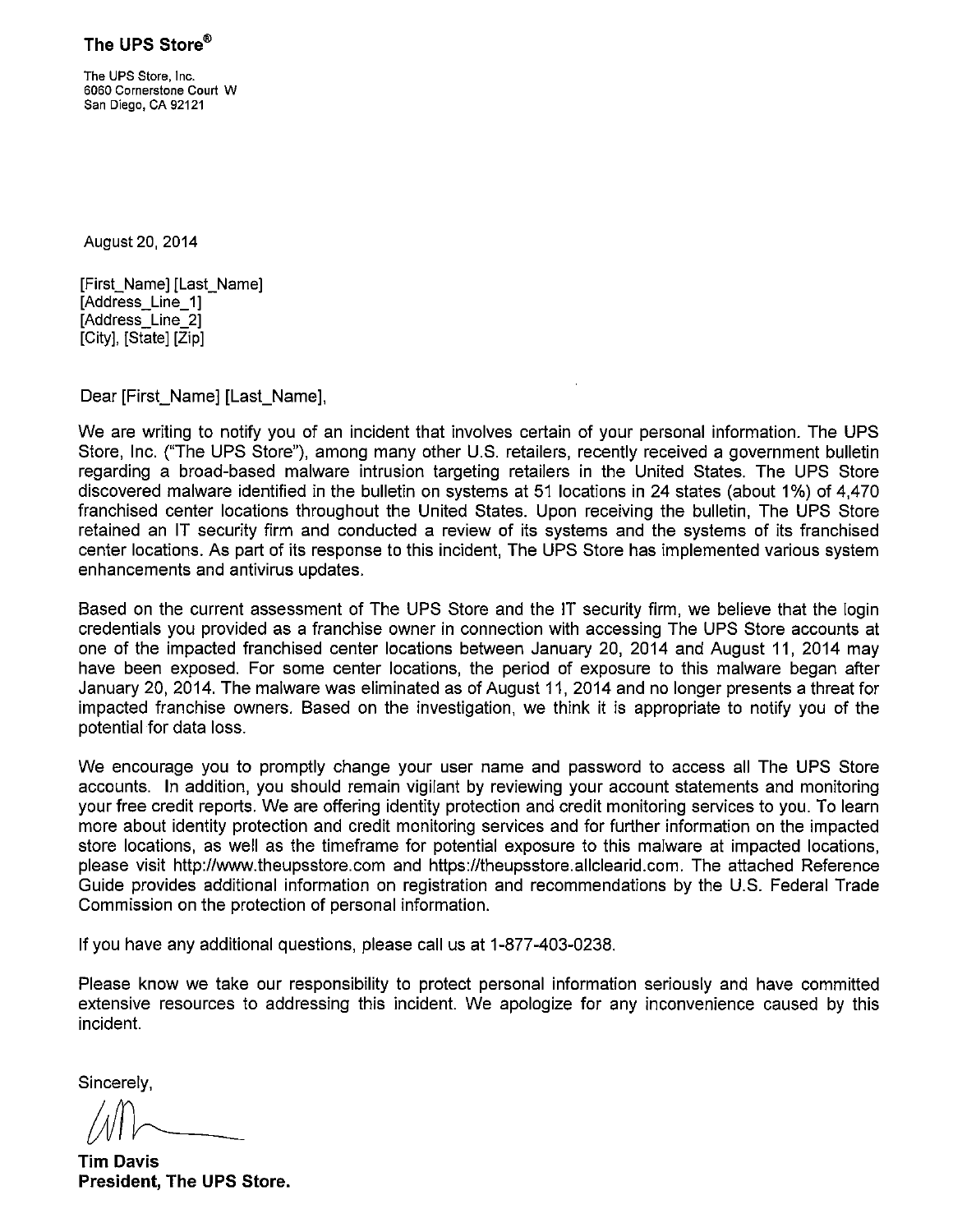## Reference Guide

We encourage The UPS Store franchise owners receiving this August 20, 2014 letter to take the following steps:

Order Your Free Credit Report. To order your free credit report, visit www.annualcreditreport.com, call toll-free at 1-877-322-8228, or complete the Annual Credit Report Request Form on the U.S. Federal Trade Commission's ("FTC") website at www.ftc.gov and mail it to Annual Credit Report Request Service, P.O. Box 105281, Atlanta, GA 30348-5281. The three credit bureaus provide free annual credit reports only through the website, toll-free number or request form.

We recommend that you remain vigilant by reviewing your credit reports. When you receive your credit report, review it carefully. Look for accounts you did not open. Look in the "inquiries" section for names of creditors from whom you haven't requested credit. Some companies bill under names other than their store or commercial names. The credit bureau will be able to tell you when that is the case. Look in the "personal information" section for any inaccuracies in your information (such as home address and Social Security number). If you see anything you do not understand, call the credit bureau at the telephone number on the report. Errors in this information may be a warning sign of possible identity theft. You should notify the credit bureaus of any inaccuracies in your report, whether due to error or fraud, as soon as possible so the information can be investigated and, if found to be in error, corrected. If there are accounts or charges you did not authorize, immediately notify the appropriate credit bureau by telephone and in writing. Credit bureau staff will review your report with you. If the information can't be explained, then you will need to call the creditors involved. Information that can't be explained also should be reported to your local police or sheriff's office because it may signal criminal activity.

Reporting Incidents. If you detect any incident of identity theft or fraud, promptly report the incident to law enforcement or your state Attorney General. If you believe your identity has been stolen, the FTC recommends that you take these additional steps:

- Close the accounts that you have confirmed or believe have been tampered with or opened fraudulently. Use the FTC's ID Theft Affidavit (available at www.ftc.gov/idtheft) when you dispute new unauthorized accounts.
- File a local police report. Obtain a copy of the police report and submit it to your creditors and any others that may require proof of the identity theft crime.

You can contact the FTC to learn more about how to protect yourself from becoming a victim of identity theft: Federal Trade Commission Consumer Response Center 600 Pennsylvania Avenue, NW Washington, DC 20580 1-877-IDTHEFT (438-4338) www.ftc.gov/idtheft/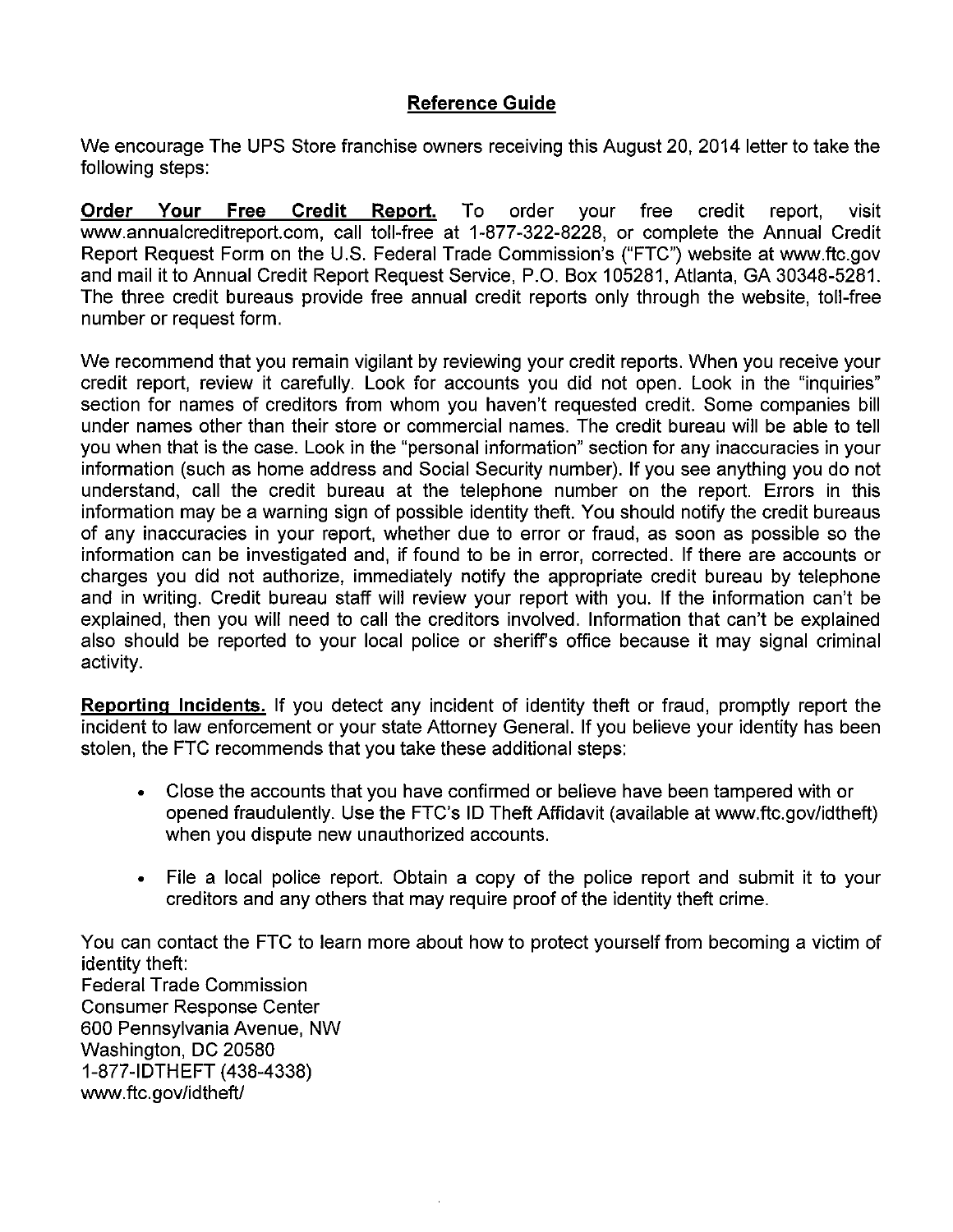Identity Protection Services. The UPS Store has arranged with AliClear ID to offer affected franchise owners identity protection and credit monitoring services at no cost to them. The following identity protection services start on the date of this notice and you can use them at any time during the next 12 months.

AllCIear SECURE: The team at AllClear ID is ready and standing by if you need help protecting your identity. This protection is automatically available to you with no enrollment required. If a problem arises, simply call 1-877-403-0238 and a dedicated investigator will do the work to recover financial losses, restore your credit and make sure your identity is returned to its proper condition. AlIClear maintains an A+ rating at the Better Business Bureau.

AlIClear PRO: This service offers additional layers of protection including credit monitoring. For a child under 18 years old, AlIClear ID ChildScan identifies fraud by searching various databases for evidence of misuse of the child's information. To use the PRO service, you will need to provide your personal information to AlIClear ID. You may sign up online at enroll.allclearid.com or by phone by calling 1-877-403-0238 using the following redemption code: [Redemption\_Code].

Please note: Additional steps may be required by you in order to activate your phone alerts.

Consider Placing a Fraud Alert on Your Credit File. To protect yourself from possible identity theft, consider placing a fraud alert on your credit file. A fraud alert helps protect you against the possibility of an identity thief opening new credit accounts in your name. When a merchant checks the credit history of someone applying for credit, the merchant gets a notice that the applicant may be the victim of identity theft. The alert notifies the merchant to take steps to verify the identity of the applicant. You can place a fraud alert on your credit report by calling any one of the toll-free numbers provided below. You will reach an automated telephone system that allows you to flag your file with a fraud alert at all three credit bureaus.

| Equifax    | Equifax Credit Information<br>Services, Inc.<br>P.O. Box 740241<br>Atlanta, GA 30374 | 1-800-525-6285 | www.equifax.com    |
|------------|--------------------------------------------------------------------------------------|----------------|--------------------|
| Experian   | Experian Inc.<br>P.O. Box 9554<br>Allen, TX 75013                                    | 1-888-397-3742 | www.experian.com   |
| TransUnion | TransUnion LLC<br>P.O. Box 2000<br>Chester, PA 19022-2000                            | 1-800-680-7289 | www.transunion.com |

Consider Placing a Security Freeze on Your Credit File. You may wish to place a "security freeze" (also known as a "credit freeze") on your credit file. A security freeze is designed to prevent potential creditors from accessing your credit file at the credit bureaus without your consent. There may be fees for placing, lifting, and/or removing a security freeze, which generally range from \$5420 per action. Unlike a fraud alert, you must place a security freeze on your credit file at each credit bureau individually. For more information on security freezes, you may contact the three nationwide credit bureaus or the FTC as described above. Since the instructions for establishing a security freeze differ from state to state, please contact the three nationwide credit bureaus to find out more information.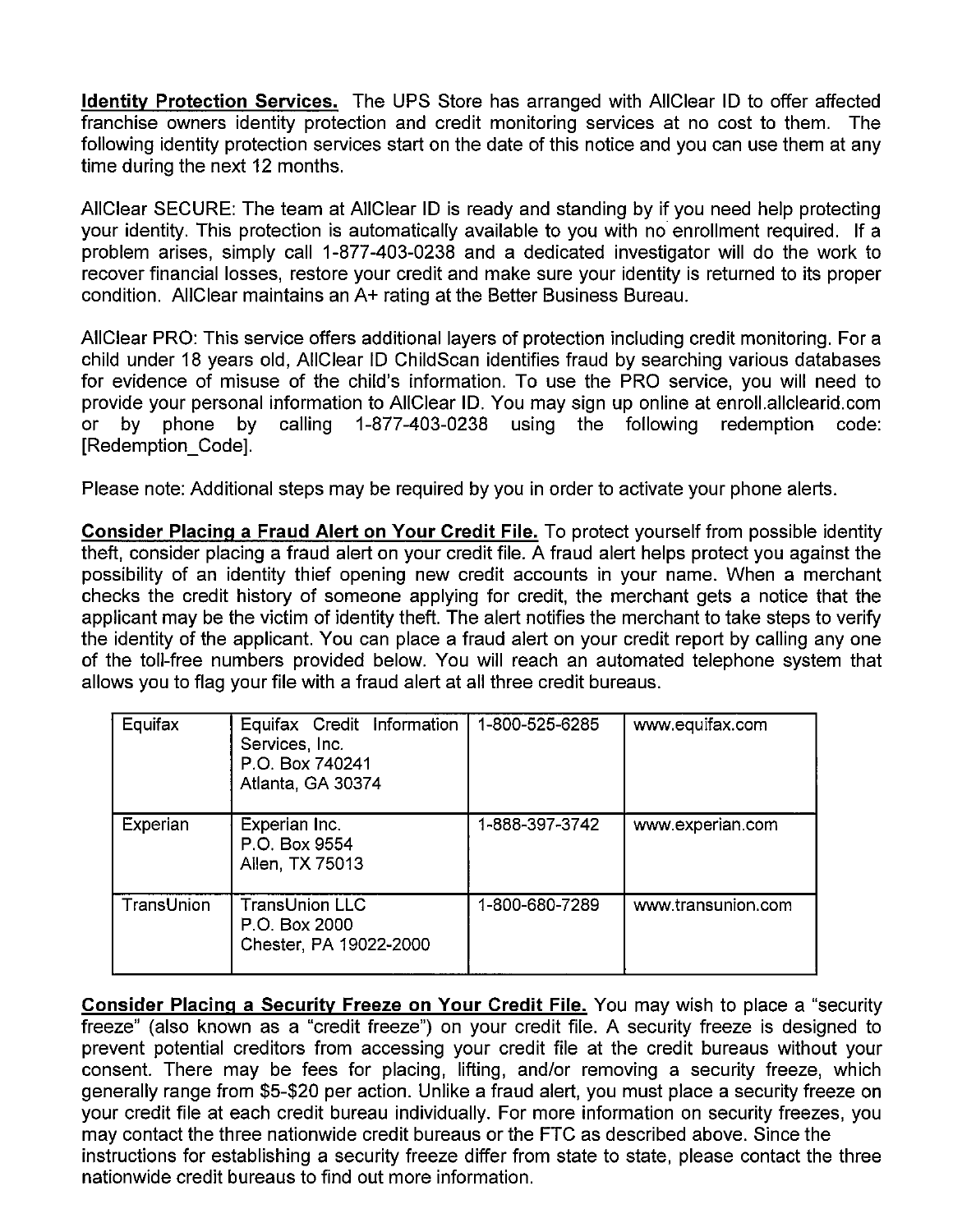The credit bureaus may require proper identification prior to honoring your request. For example, you may be asked to provide:

- Your full name with middle initial and generation (such as Jr., Sr., II, Ill)
- Your Social Security number
- Your date of birth
- Proof of your current residential address (such as a current utility bill)
- Addresses where you have lived over the past five years
- A legible copy of a government-issued identification card (such as a state driver's license or military ID card)

For Maryland Residents. You can obtain information from the Maryland Office of the Attorney General about steps you can take to avoid identity theft. You may contact the Maryland Attorney General at:

Maryland Office of the Attorney General Consumer Protection Division 200 St. Paul Place Baltimore, MD 21202 (888) 743-0023 (toll-free in Maryland) (410) 576-6300 www. oag . state. md . us

For North Carolina Residents. You can obtain information from the North Carolina Attorney General's Office about preventing identity theft. You can contact the North Carolina Attorney General at:

North Carolina Attorney General's Office 9001 Mail Service Center Raleigh, NC 27699-9001 (877) 566-7226 (toll-free in North Carolina) (919) 716-6400 ww.ncdoj.gov